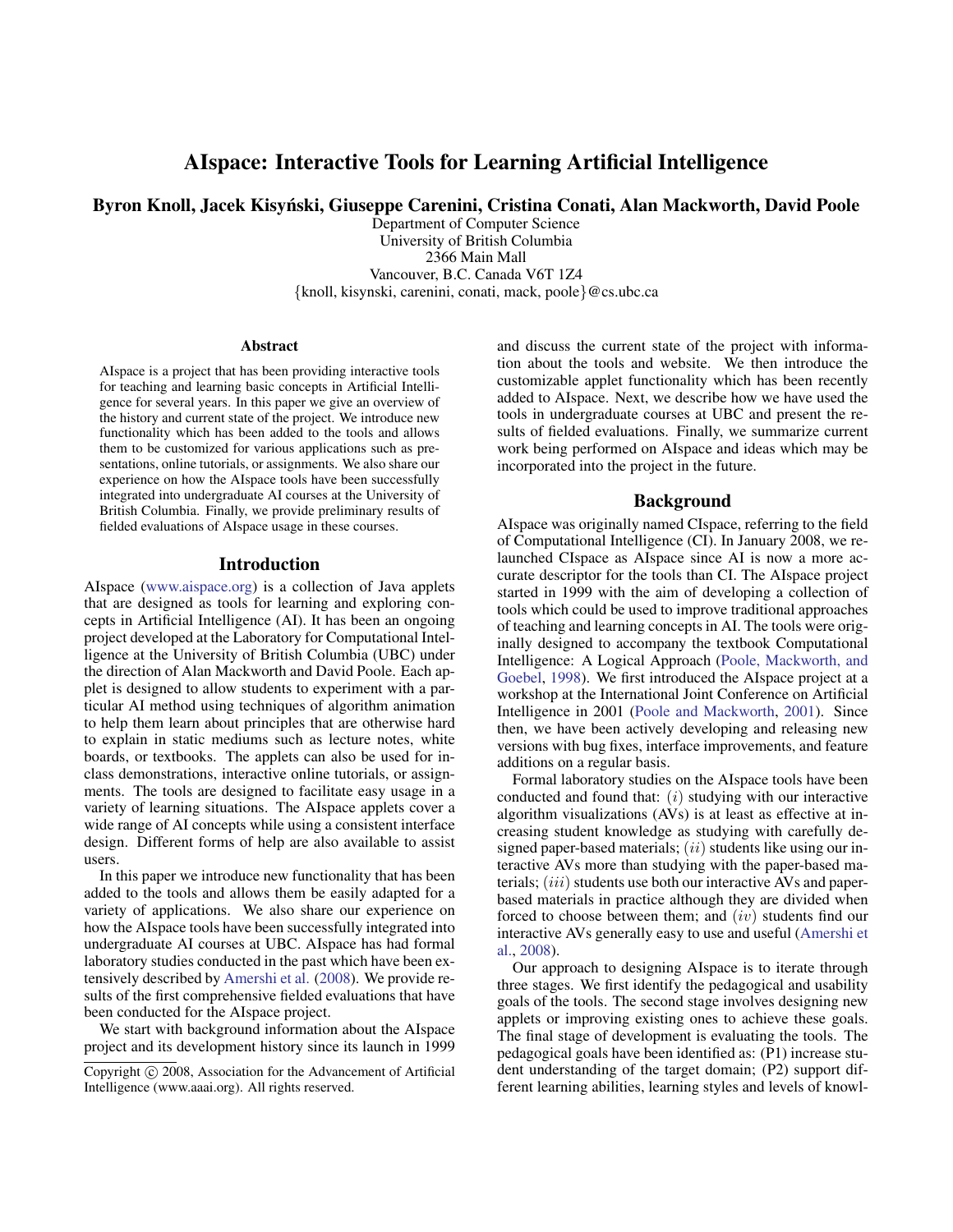

<span id="page-1-2"></span>Figure 1: Consistency based CSP solver in solve mode

edge; (P3) motivate and generate interest in the subject matter; (P4) promote active engagement with the tools; and (P5) support various scenarios of learning, including in-class demonstrations, assignments and exploration [\(Amershi et](#page-5-3) [al.,](#page-5-3) [2005\)](#page-5-3). The usability goals have been identified as: (U1) easy to learn; (U2) straightforward and efficient to use; and (U3) easy to integrate into a course [\(Amershi et al.,](#page-5-3) [2005\)](#page-5-3).

Several tools and resources<sup>[1](#page-1-0)</sup> have been developed at other institutions with similar goals as the AIspace project. However, the majority of these efforts have either been abandoned or not developed beyond the prototype stage. The tools also tend to work only on predefined examples and do not allow problems to be created or modified<sup>[2](#page-1-1)</sup>.

Outside the field of AI there have been many interactive AV initiatives (e.g., [Hundhausen, Douglas, and Stasko,](#page-5-4) [2002;](#page-5-4) [Dionne and Mackworth,](#page-5-5) [1978;](#page-5-5) [Tversky, Morrison,](#page-5-6) [and Betrancourt,](#page-5-6) [2002\)](#page-5-6). Despite the large number of AV tools created, widespread use within the academic community has yet to be achieved [\(Naps et al.,](#page-5-7) [2002\)](#page-5-7). The time and effort required to learn AV tools has been the the primary obstacle preventing instructors from incorporating them into courses [\(Naps et al.,](#page-5-8) [2003\)](#page-5-8). The usability and pedagogical goals of the AIspace project were developed specifically to overcome these problems.

## AIspace Design

# The Tools

There are currently seven AIspace tools, each focusing on a basic concept in AI. The tools cover graph searching, gener-

Table 1: Summary of website usage by visitor location for 500 most recent page views (as of April 6, 2008)

<span id="page-1-4"></span>

| <b>Percent</b> | <b>Visitor Location</b> |
|----------------|-------------------------|
| 29.78%         | Canada                  |
| $15.65\%$      | <b>United States</b>    |
| $7.61\%$       | India                   |
| $6.74\%$       | Singapore               |
| 5.22\%         | Malaysia                |
| 4.78%          | Morocco                 |
| $3.91\%$       | Belgium                 |
| 3.70%          | Sweden                  |
| 3.70%          | Netherlands             |
| $3.04\%$       | Indonesia               |
| $2.61\%$       | Japan                   |
| $2.17\%$       | Italy                   |
| $11.09\%$      | Other                   |

alized arc consistency for constraint satisfaction problems (CSPs), stochastic local search for constraint satisfaction problems, definite clause deduction, belief networks and decision networks (also known as influence diagrams), decision trees, and neural networks. In addition, there are two prototype tools (robot control and planning) which are in earlier stages of development.

The tools were all designed to share similar interfaces to minimize the learning overhead required for using multiple tools. For example, all of the tools have a file menu, button toolbar, create and solve tabs, message panel, and graphing canvas as seen in Figure [1.](#page-1-2) The create mode allows users to create and modify problems, while the solve mode is used to apply an algorithm to solve a given problem. We have provided an analysis of the common interface elements used by the AIspace tools [\(Amershi et al.,](#page-5-0) [2008;](#page-5-0) [Amershi and Ark](#page-5-9)[sey,](#page-5-9) [2003\)](#page-5-9).

### **Website**

The AIspace website provides access to all of the tools as Java applets which can be run inside a web browser. The tools can also be downloaded as executable files so that they can be used in environments without Internet access. Online documentation provides information about how to use each applet. The help documentation for each applet is split into three sections;  $(i)$  a quick start guide,  $(ii)$  general information about all of the applet's features, and *(iii)* tutorials about how to perform common tasks in the applet. The tutorials are also accompanied by short instructional videos. Users can get support and provide feedback through email, an on-line forum, or by submitting a bug report using Bugzilla<sup>[3](#page-1-3)</sup>. Table [3](#page-3-0) shows the results of two class surveys regarding how students learned how to use the applets. The AIspace website has also received a substantial number of visitors from around the world (see Table [1,](#page-1-4) please note that the distribution presented in the table changes daily). In March 2008,

<span id="page-1-0"></span><sup>1</sup> See [aima.cs.berkeley.edu/demos.html](http://aima.cs.berkeley.edu/demos.html)

<span id="page-1-1"></span><sup>2</sup> See [www.ai.mit.edu/courses/6.034f/demonstrations.html](http://www.ai.mit.edu/courses/6.034f/demonstrations.html)

<span id="page-1-3"></span><sup>&</sup>lt;sup>3</sup>An online bug tracking system; see [www.bugzilla.org.](http://www.bugzilla.org)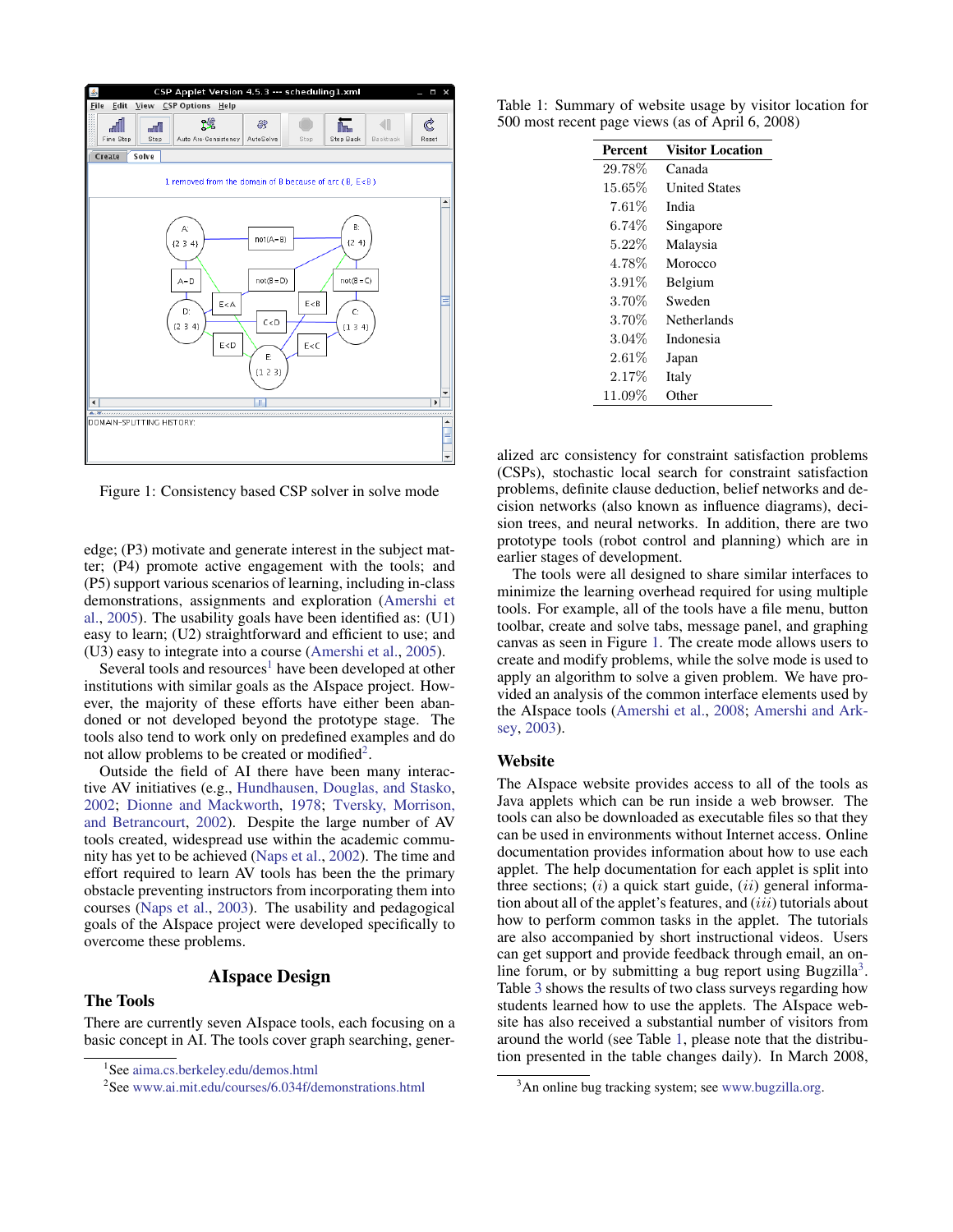

<span id="page-2-0"></span>Figure 2: Customized consistency based CSP solver with toolbar buttons and bottom panel disabled



<span id="page-2-1"></span>Figure 3: Customized consistency based CSP solver with toolbar buttons and bottom panel enabled

the AIspace website had 6,813 unique visitors who generated 22,754 page loads.

## Customizable Applets

In October 2007, we introduced a new feature to the AIspace tools which allows their appearance and functionality to be customized. We developed the customizable applets after receiving user feedback which indicated that the number of features and options available in the original full-featured applets can be overwhelming for new users. Also, some of the features may not be suitable for certain applications. For example, the autosolve feature (which automatically solves a given problem) might be unwanted for an assignment since it allows students to solve problems without necessarily understanding the details of how the algorithms work. To deal with this issue, we have created a mechanism which allows instructors to easily remove unwanted features.

The customizable applets provide a wide variety of customization options. The appearance of an applet can be stylized by adjusting its size, borders, and internal panels. Specific examples can be loaded by specifying the location of an existing problem. The functionality of the applets can be modified by changing settings from their default values. Finally, unneeded options or features can be removed.

The interface of the customizable applets can be tailored for users with different levels of domain knowledge by providing default settings for beginner, intermediate, and expert users. The applets can be made significantly easier to use for beginner users by reducing the number of features and options available. For example, the applet in Figure [2](#page-2-0) has had all of the standard toolbar buttons removed, the bottom panel hidden, and has been resized to match the aspect ratio of the graph that it initially loads. In comparison, the applet in Figure [3](#page-2-1) has the bottom panel and the toolbar buttons enabled.

The customizable applets can be embedded within a web-page or a presentation<sup>[4](#page-2-2)</sup>. The website contains instructions documenting how to customize an applet. Authors can specify parameters within an applet HTML tag to customize an applet's properties. HTML links within a webpage can also be used to control execution of an applet, giving users an alternative method of interaction. The customizable applets do not have the create mode which is available in the fullfeatured applets, so they can not be used to modify or create problems. Since they are always in the solve mode, they can only load problems which have already been created. This decision was made to simplify the process of creating a customized applet and also prevents users from modifying a problem, potentially changing the intended purpose of a customized applet.

The customizable applets are especially useful for online tutorials in order to demonstrate a particular AI concept. Using the applets as visualization tools to complement the textual explanation in a tutorial may increase pedagogical value according to the Dual-coding theory [\(Hundhausen, Douglas,](#page-5-4) [and Stasko,](#page-5-4) [2002\)](#page-5-4). HTML links in the text can also provide a convenient way for users to interact with an applet. In the applet shown in Figure [2,](#page-2-0) without buttons to interact with the applet directly users can be forced to interact using links in the text. This is useful for guiding users through tasks which need to be performed in a specific order. The customizable applets are currently being used within some of the AIspace tutorial pages to help guide users through common tasks.

### Experience of Using AIspace at UBC

The AIspace applets have been used in undergraduate and graduate AI courses at UBC and elsewhere (e.g. Nanyang Technological University and Simon Fraser University) for several years. Although feedback from UBC students about the tools has been largely positive, it has become clear that since the integration between lectures and applets was done independently by each instructor for every new offering of the course, many opportunities for learning from past experience were missed. This situation has prompted us to study AIspace integration in a more systematic way. We hope that the outcome of this work will not only benefit our courses, but also facilitate any AI instructors who would like to integrate AIspace in their lectures. In this section we discuss the integration of the tools into the latest offering of two undergraduate AI courses at UBC: CS322 and CS422. CS322 provides an introduction to the basic approaches and techniques used for AI, while CS422 focuses on the more advanced principles underlying the design of intelligent computational systems. In both courses only the full-featured

<span id="page-2-2"></span><sup>&</sup>lt;sup>4</sup>This can be accomplished using PowerPoint with the LiveWeb plugin [\(skp.mvps.org/liveweb.htm\)](http://skp.mvps.org/liveweb.htm).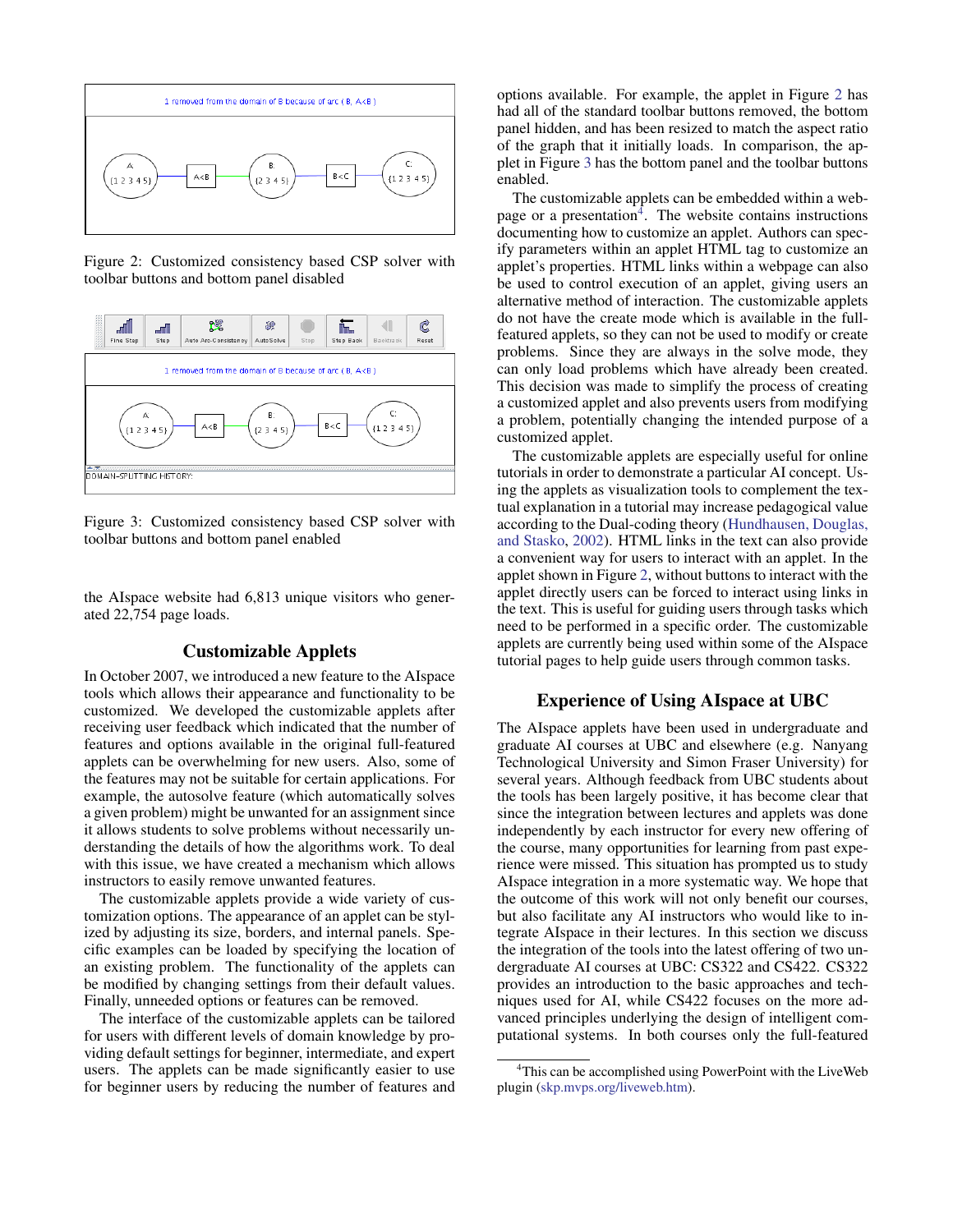<span id="page-3-1"></span>Table 2: Use of AIspace during CS322 course

| <b>Topic</b>                            | <b>AIspace Use</b> |
|-----------------------------------------|--------------------|
| Search                                  | 11                 |
| <b>Constraint Satisfaction Problems</b> | 4                  |
| Stochastic Local Search                 | 1                  |
| Planning                                | $\mathbf{0}$       |
| Propositional Definite Clauses          | 3                  |
| <b>Belief Networks</b>                  | 5                  |
| <b>Decision Networks</b>                | 8                  |
| <b>Decision Processes</b>               |                    |

applets were used since the customizable applets were just released at the time the course material was being developed.

The instructor for CS322 systematically kept track of all the times in which an applet was used in a lecture to clarify a concept, to explain details of an algorithm, or in general to illustrate a point more clearly. This was done by explicitly marking the lecture slides with the AIspace logo whenever an applet was shown in the corresponding lecture. This allows not only to record the number of occurrences of applet use but also the specific context in which they were used to be recorded as well.

CS322 covers eight basic modules: search, constraint satisfaction problems, stochastic local search, planning, propositional definite clauses, belief networks, decision networks, and decision processes. Table [2](#page-3-1) shows for each topic how many times an applet was used in lectures for that topic. First, notice that the distribution of applet usage in lectures between topics is rather unbalanced. We plan to investigate whether this is due to the different nature of the topics vs. the coverage of the topic provided by the corresponding applet. As an example of the latter case, the applet for planning was not used at all because of its limited coverage and because it is still in the early stages of development. In particular, it is clear that we need this applet to cover the mapping of planning problems into CSPs. This has become an important concept in planning as it leads to Graphplan and consequently has become a significant part of our lectures on planning.

On the other side of the distribution shown in Table [2,](#page-3-1) the usage of applets in lectures on search dominates usage in all other topics. A detailed analysis of the specific instances of use indicates that this is likely due to the nature of the topic. Search is presented as a collection of methods which can be compared on a small number of different criteria (e.g., completeness, optimality). It turns out that the graph searching applet is very effective in illustrating with examples how each method fares with respect to these criteria. So the eleven instances are mostly illustrations of the same properties (e.g., completeness, optimality) on the key search algorithms (e.g., breadth first, lowest cost first).

Moving back and forth between the lecture slides and the AIspace applets can be very time consuming, especially when this switch is needed multiple times in the same lecture. Customizable apples could help in this respect by be-

<span id="page-3-0"></span>Table 3: Student responses from CS322 class  $(n = 21)$  and CS422 class  $(n = 17)$  about how they learned to use the applets (multiple answers could be selected)

|                                        | <b>CS322</b> | CS422 |
|----------------------------------------|--------------|-------|
| Watching demonstrations in class       | 14           |       |
| Looking through the AIspace help pages | 11           | 3     |
| Watching the video tutorials online.   | 3            |       |
| Asking others                          | 5            | 3     |
| Exploring the applet on their own      | 18           | 15    |

<span id="page-3-2"></span>Table 4: Student responses about their use of AIspace applets in CS322  $(n = 21)$ 

|                                       |     |    |    |    | GS CSP SLS DCD BN & DN Any |    |
|---------------------------------------|-----|----|----|----|----------------------------|----|
| Seen in class                         | 19. | 19 | 10 | 15 | 18                         | 21 |
| Used for assignment $\quad 4 \quad 4$ |     |    |    | 16 | 14                         | 21 |
| Used for self-study $12 \quad 9$      |     |    |    |    | 10                         | 15 |

ing embedded within the presentation slides. Another issue related to time constraints is that sometime it is difficult to identify the right balance between what to show in class and what to leave as independent exploration. A few times the in-class demonstration of a complex example in AIspace had to be interrupted for the sake of time. Students were told to complete the study of the example independently outside the class.

The AIspace tools are useful for assigned homework problems because they allow students to become exposed to AI concepts without being required to implement lowerlevel details in a programming language. Although assigning programming problems is effective for teaching certain algorithms, often the purpose of assignments is to focus on higher level concepts. For example, the neural network tool allows students to apply neural networks to a variety of interesting problems without requiring them to implement or understand details such as the backpropagation algorithm. AIspace gives instructors the flexibility of choosing the level of detail to expose to students. In CS322, two out of four assignments explicitly asked students to use the AIspace applets (for questions covering definite clause deduction and belief and decision networks). In CS422, two out of five assignments used the AIspace applets (for questions covering decision trees and neural networks).

#### Fielded Evaluation

AIspace has previously been formally tested in laboratory studies. These are extensively described by [Amershi et al.](#page-5-0) [\(2008\)](#page-5-0). Fielded evaluations were only performed for the consistency for CSP applet and belief networks and decision networks applet [\(Amershi et al.,](#page-5-0) [2008\)](#page-5-0).

Tables [3,](#page-3-0) [4,](#page-3-2) [5,](#page-4-0) and [6](#page-4-1) show the results of questionnaires conducted in April 2008 in CS322 and CS422 courses. Note that this data is based exclusively upon the use of the full-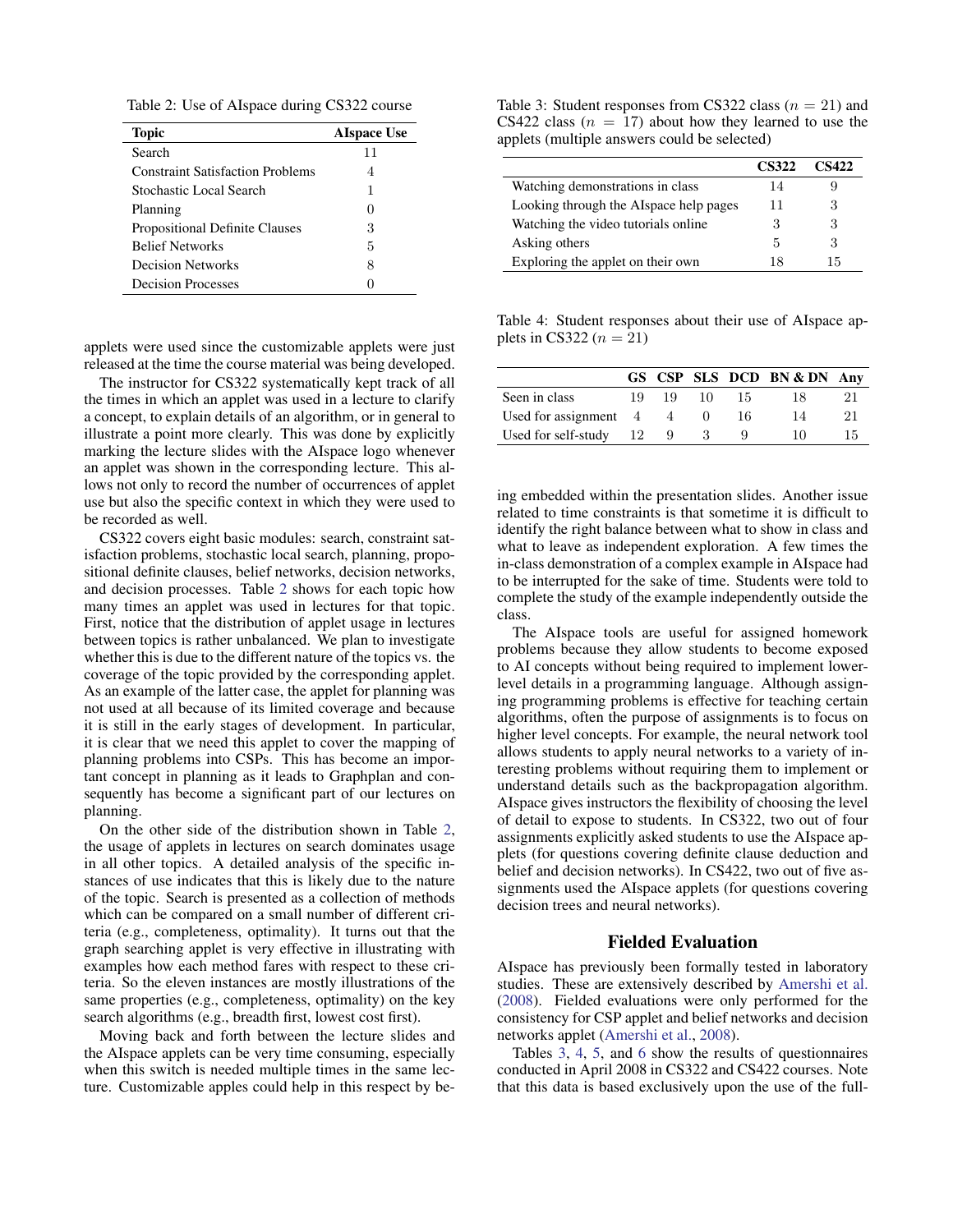|                               | <b>CS322</b>   |                |                |                |                | <b>CS422</b>       |                |                   |                |
|-------------------------------|----------------|----------------|----------------|----------------|----------------|--------------------|----------------|-------------------|----------------|
|                               | <b>GS</b>      | CSP            | <b>SLS</b>     | <b>DCD</b>     | BN & DN        | <b>BN &amp; DN</b> | DT             | <b>NN</b>         | <b>Summary</b> |
| Effectiveness in class        | $\mu = 4.3$    | $\mu = 4.1$    | $\mu = 4.0$    | $\mu = 4.1$    | $\mu = 3.9$    |                    | $\mu = 3.8$    | $\mu = 3.8$       | $\mu = 4.0$    |
| $1 = not at all effective$    | $\sigma = 0.9$ | $\sigma = 0.8$ | $\sigma = 1.1$ | $\sigma = 0.8$ | $\sigma = 0.9$ | N/A                | $\sigma = 0.9$ | $\sigma = 1.0$    | $\sigma=0.9$   |
| $5 =$ very effective          | $n=19$         | $n=19$         | $n=8$          | $n=14$         | $n=18$         |                    | $n=16$         | $n=13$            | $n=107$        |
| Enjoyability in class         | $\mu = 3.6$    | $\mu = 3.6$    | $\mu = 3.7$    | $\mu = 3.4$    | $\mu = 3.3$    |                    | $\mu = 3.6$    | $\mu = 3.6$       | $\mu = 3.5$    |
| $1 = not at all enjoyable$    | $\sigma = 0.9$ | $\sigma = 0.9$ | $\sigma = 1.0$ | $\sigma = 0.9$ | $\sigma = 1.1$ | N/A                | $\sigma = 1.0$ | $\sigma = 1.0$    | $\sigma=0.9$   |
| $5 = \text{very enjoyable}$   | $n=19$         | $n=18$         | $n=10$         | $n=16$         | $n=18$         |                    | $n=16$         | $n=13$            | $n=110$        |
| Usability outside of class    | $\mu = 4.2$    | $\mu = 4.0$    | $\mu = 4.0$    | $\mu = 3.7$    | $\mu = 3.6$    | $\mu = 3.8$        | $\mu = 3.9$    | $\mu = 3.8$       | $\mu = 3.8$    |
| $1 =$ very difficult          | $\sigma = 0.8$ | $\sigma = 0.9$ | $\sigma = 1.0$ | $\sigma = 1.0$ | $\sigma = 1.0$ | $\sigma = 1.1$     | $\sigma = 0.7$ | $\sigma = 0.5$    | $\sigma=0.9$   |
| $5 = \text{very easy}$        | $n=12$         | $n=10$         | $n=3$          | $n=16$         | $n=13$         | $n=12$             | $n=11$         | $n=8$             | $n=85$         |
| Enjoyability outside of class | $\mu = 3.8$    | $\mu = 3.7$    | $\mu = 4.0$    | $\mu = 3.7$    | $\mu = 3.6$    | $\mu = 3.8$        | $\mu = 3.3$    | $\mu = 3.7$       | $\mu = 3.7$    |
| $1 = not at all enjoyable$    | $\sigma = 0.8$ | $\sigma = 0.7$ | $\sigma = 1.0$ | $\sigma = 0.6$ | $\sigma = 0.9$ | $\sigma = 1.2$     | $\sigma = 0.8$ | $\sigma = 1.1$    | $\sigma=0.9$   |
| $5 = \text{very enjoyable}$   | $n=10$         | $n=9$          | $n=3$          | $n=15$         | $n=13$         | $n=12$             | $n=12$         | $n=9$             | $n=83$         |
| Usefulness outside of class   | $\mu = 4.5$    | $\mu = 4.4$    | $\mu = 4.7$    | $\mu = 3.9$    | $\mu = 4.4$    | $\mu = 4.1$        | $\mu = 4.0$    | $\mu = 4.0$       | $\mu = 4.2$    |
| $1 = not at all useful$       | $\sigma = 0.9$ | $\sigma = 0.5$ | $\sigma = 0.6$ | $\sigma = 1.0$ | $\sigma = 0.6$ | $\sigma = 0.9$     | $\sigma = 0.7$ | $\sigma = 0.7$    | $\sigma=0.8$   |
| $5 =$ very useful             | $n=12$         | $n=9$          | $n=3$          | $n=16$         | $n=15$         | $n=12$             | $n=12$         | $n=9$             | $n=88$         |
| Summary                       | $\mu = 4.0$    | $\mu = 3.9$    | $\mu = 3.9$    | $\mu = 3.7$    | $\mu = 3.8$    | $\mu = 3.9$        | $\mu = 3.7$    | $\mu = {\bf 3.8}$ | $\mu = 3.8$    |
|                               | $\sigma=0.9$   | $\sigma=0.9$   | $\sigma = 1.0$ | $\sigma = 0.9$ | $\sigma = 1.0$ | $\sigma = 1.1$     | $\sigma = 0.8$ | $\sigma = 0.9$    | $\sigma = 0.9$ |
|                               | $n=72$         | $n=65$         | $n=27$         | $n=77$         | $n=77$         | $n=36$             | $n=67$         | $n=52$            | $n=473$        |

<span id="page-4-1"></span>Table 6: Student evaluation of AIspace applets in CS322 and CS422

<span id="page-4-0"></span>Table 5: Student responses about their use of AIspace applets in CS422 ( $n = 17$ )

|                     | BN & DN | DT | NN | Anv |
|---------------------|---------|----|----|-----|
| Seen in class       | N/A     | 16 | 13 | 16  |
| Used for assignment | 11      | 19 | 5  | 15  |
| Used for self-study | 9       |    |    | 19  |

featured applets since customizable applets were not used in these courses. CS322 had a total of 44 students and had 21 responses. CS422 had a total of 25 students and had 17 responses. In the tables we use the following and acronyms: GS - graph searching applet; CSP - consistency for CSP applet; SLS - stochastic local search for constraint satisfaction problems applet; DCD - definite clause deduction applet; BN & DN - belief networks and decision networks applet; DT - decision trees applet; NN - neural networks applet. Table [3](#page-3-0) shows student responses about how they learned to use the AIspace applets. Tables [4](#page-3-2) and [5](#page-4-0) tally student use of the applets inside and outside of class throughout CS322 and CS422 respectively. The 'Any' columns in these tables show how many students used any of the applets under particular conditions. Students were also asked to evaluate the applets on different criteria using scales from 1 to 5. Table [6](#page-4-1) summarizes their responses.

Here we provide some preliminary observations on the data we have collected. The feedback from students about the tools was generally positive. The overall average of the evaluations was 3.8 out of 5 (see Table [6](#page-4-1) for more details). The scores for enjoyability of the applets during demonstrations in class were consistently lower than the scores for effectiveness with averages equal to 3.5 and 4.0 respectively (Table [6\)](#page-4-1). Similarly, averages for enjoyability outside of class (3.7) and usability outside of class (3.8) were lower than average for usefulness outside of class (4.2). This indicates an important area for improvement, such as developing more engaging examples. The data also shows that 27 of the 38 students surveyed used the applets for self-study outside of class which may indicate that the in-class demonstrations of complex examples, even if just partial, were sufficient to motivate students to complete their study outside the class. In addition, 7 students enrolled in CS322 and 11 students enrolled in CS422 used applets for assignments when it was not explicitly stated as a requirement. Many of the students seemed to prefer learning how to use the applets by observing in class demonstrations and through self exploration of the tools (Table [3\)](#page-3-0). In the future we will compare these results with previous partial fielded evaluations [\(Amershi et](#page-5-0) [al.,](#page-5-0) [2008\)](#page-5-0). We also plan on performing additional fielded evaluations regularly and use the results for guiding future AIspace development.

# Ongoing and Future Work

The results of the fielded evaluation show that there is room for improvement for future AIspace development. We plan on continuing our iterative development cycle to achieve this goal. In particular we want to advance development of the robot control applet and the planning applet. We plan on creating tutorial pages on the website focusing on teaching particular algorithms using the customizable applets. The AIspace project is also being closely integrated with the upcoming textbook Artificial Intelligence: Foundations of Computational Agents [\(Poole and Mackworth,](#page-5-10) [2009\)](#page-5-10).

Another area of future work relates to the development